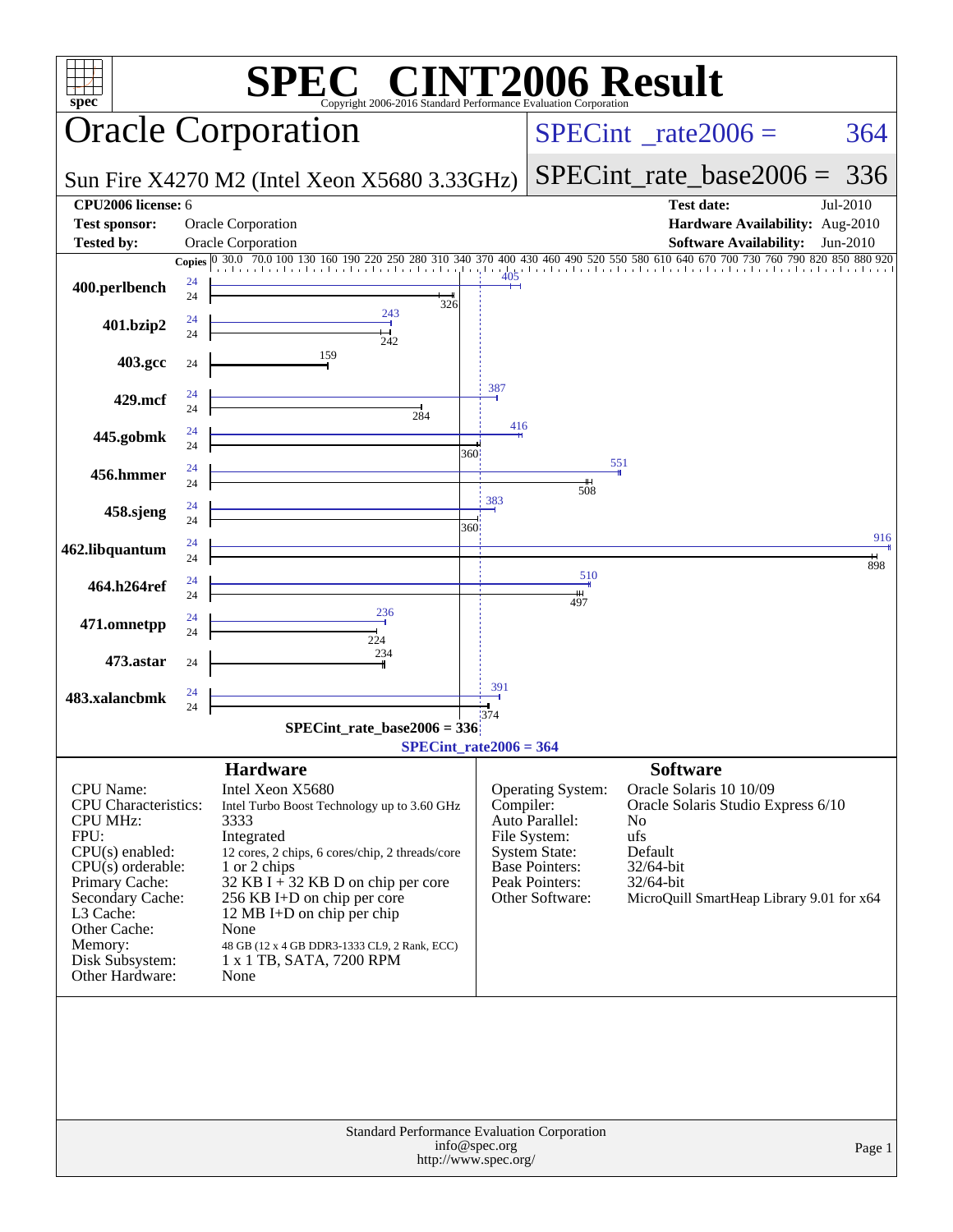

# **[SPEC CINT2006 Result](http://www.spec.org/auto/cpu2006/Docs/result-fields.html#SPECCINT2006Result)**

# Oracle Corporation

# $SPECTnt_rate2006 = 364$

Sun Fire X4270 M2 (Intel Xeon X5680 3.33GHz)

[SPECint\\_rate\\_base2006 =](http://www.spec.org/auto/cpu2006/Docs/result-fields.html#SPECintratebase2006) 336

#### **[CPU2006 license:](http://www.spec.org/auto/cpu2006/Docs/result-fields.html#CPU2006license)** 6 **[Test date:](http://www.spec.org/auto/cpu2006/Docs/result-fields.html#Testdate)** Jul-2010

**[Test sponsor:](http://www.spec.org/auto/cpu2006/Docs/result-fields.html#Testsponsor)** Oracle Corporation **[Hardware Availability:](http://www.spec.org/auto/cpu2006/Docs/result-fields.html#HardwareAvailability)** Aug-2010 **[Tested by:](http://www.spec.org/auto/cpu2006/Docs/result-fields.html#Testedby)** Oracle Corporation **[Software Availability:](http://www.spec.org/auto/cpu2006/Docs/result-fields.html#SoftwareAvailability)** Jun-2010

## **[Results Table](http://www.spec.org/auto/cpu2006/Docs/result-fields.html#ResultsTable)**

|                                                                                                          | <b>Base</b>   |                |       |                |            |                |       |               | <b>Peak</b>    |              |                |              |                |              |  |
|----------------------------------------------------------------------------------------------------------|---------------|----------------|-------|----------------|------------|----------------|-------|---------------|----------------|--------------|----------------|--------------|----------------|--------------|--|
| <b>Benchmark</b>                                                                                         | <b>Copies</b> | <b>Seconds</b> | Ratio | <b>Seconds</b> | Ratio      | <b>Seconds</b> | Ratio | <b>Copies</b> | <b>Seconds</b> | <b>Ratio</b> | <b>Seconds</b> | <b>Ratio</b> | <b>Seconds</b> | <b>Ratio</b> |  |
| 400.perlbench                                                                                            | 24            | 761            | 308   | 715            | <b>328</b> | 720            | 326   | 24            | 580            | 404          | 562            | 418          | 579            | <b>405</b>   |  |
| 401.bzip2                                                                                                | 24            | 1009           | 230   | 955            | 242        | 959            | 242   | 24            | 953            | 243          | 953            | 243          | 951            | 244          |  |
| $403.\mathrm{gcc}$                                                                                       | 24            | 1216           | 159   | 1216           | 159I       | 1222           | 158   | 24            | 1216           | 159          | 1216           | 159          | 1222           | 158          |  |
| $429$ .mcf                                                                                               | 24            | 768            | 285   | 770            | 284        | 770            | 284   | 24            | 566            | 387          | 565            | 387          | 567            | 386          |  |
| 445.gobmk                                                                                                | 24            | 692            | 364   | 699            | <b>360</b> | 701            | 359   | 24            | 600            | 420          | 605            | <b>416</b>   | 605            | 416          |  |
| 456.hmmer                                                                                                | 24            | 435            | 514   | 443            | 506        | 441            | 508   | 24            | 407            | 550          | 405            | 553          | 406            | 551          |  |
| $458$ sjeng                                                                                              | 24            | 806            | 360   | 807            | 360        | 806            | 360   | 24            | 758            | 383          | 757            | 384          | 757            | <u>383</u>   |  |
| 462.libquantum                                                                                           | 24            | 553            | 899   | 554            | 898        | 557            | 892   | 24            | 543            | 916          | 543            | 916          | 544            | 914          |  |
| 464.h264ref                                                                                              | 24            | 1076           | 494   | 1057           | 502        | 1068           | 497   | 24            | 1042           | 509          | 1041           | 510          | 1037           | 512          |  |
| 471.omnetpp                                                                                              | 24            | 669            | 224   | 668            | 224        | 668            | 224   | 24            | 636            | 236          | 636            | 236          | 637            | 235          |  |
| 473.astar                                                                                                | 24            | 717            | 235   | 720            | 234        | 726            | 232   | 24            | 717            | 235          | 720            | 234          | 726            | 232          |  |
| 483.xalancbmk                                                                                            | 24            | 443            | 374   | 440            | 376        | 442            | 374   | 24            | 424            | 391          | 424            | 391          | 425            | 390          |  |
| Results appear in the order in which they were run. Bold underlined text indicates a median measurement. |               |                |       |                |            |                |       |               |                |              |                |              |                |              |  |

## **[Submit Notes](http://www.spec.org/auto/cpu2006/Docs/result-fields.html#SubmitNotes)**

The config file option 'submit' was used.

## **[Operating System Notes](http://www.spec.org/auto/cpu2006/Docs/result-fields.html#OperatingSystemNotes)**

ulimit -s 131072 (shell): increases stack

 /etc/system parameters tune\_t\_fsflushr=10 autoup=900 lpg\_alloc\_prefer=1

## **[Platform Notes](http://www.spec.org/auto/cpu2006/Docs/result-fields.html#PlatformNotes)**

 Default BIOS settings used except: Hardware Prefetch : Enabled Adjacent Cache Line Prefetch : Enabled Data Reuse Optimization : Disabled Intel C-STATE technology : Disabled

## **[General Notes](http://www.spec.org/auto/cpu2006/Docs/result-fields.html#GeneralNotes)**

Environment variables set by runspec before the start of the run: SUNW\_MP\_PROCBIND = "TRUE" SUNW\_MP\_THR\_IDLE = "SPIN"

> Standard Performance Evaluation Corporation [info@spec.org](mailto:info@spec.org) <http://www.spec.org/>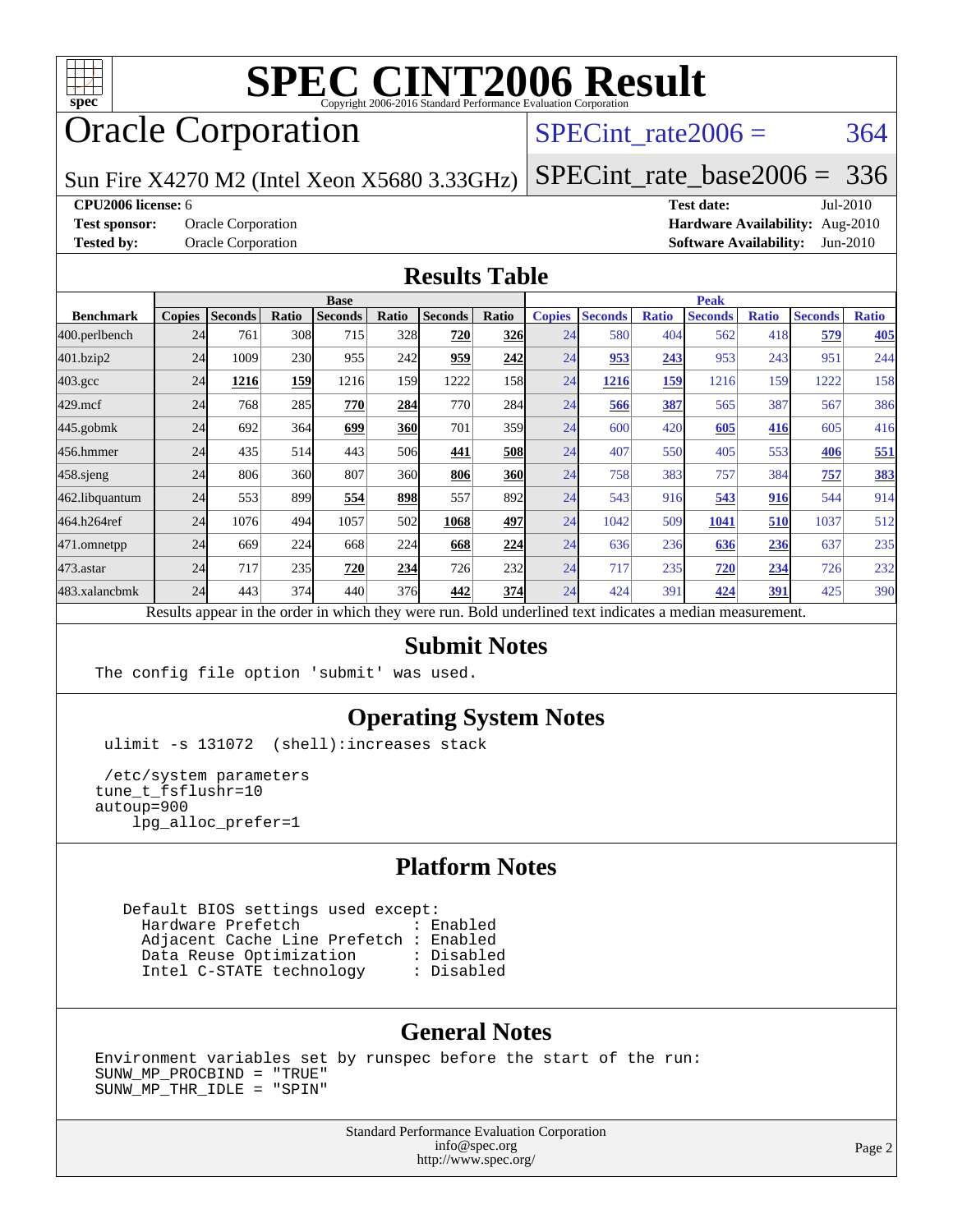

# **[SPEC CINT2006 Result](http://www.spec.org/auto/cpu2006/Docs/result-fields.html#SPECCINT2006Result)**

# Oracle Corporation

SPECint rate $2006 = 364$ 

Sun Fire X4270 M2 (Intel Xeon X5680 3.33GHz) [SPECint\\_rate\\_base2006 =](http://www.spec.org/auto/cpu2006/Docs/result-fields.html#SPECintratebase2006) 336

**[Test sponsor:](http://www.spec.org/auto/cpu2006/Docs/result-fields.html#Testsponsor)** Oracle Corporation **[Hardware Availability:](http://www.spec.org/auto/cpu2006/Docs/result-fields.html#HardwareAvailability)** Aug-2010 **[Tested by:](http://www.spec.org/auto/cpu2006/Docs/result-fields.html#Testedby)** Oracle Corporation **[Software Availability:](http://www.spec.org/auto/cpu2006/Docs/result-fields.html#SoftwareAvailability)** Jun-2010

**[CPU2006 license:](http://www.spec.org/auto/cpu2006/Docs/result-fields.html#CPU2006license)** 6 **[Test date:](http://www.spec.org/auto/cpu2006/Docs/result-fields.html#Testdate)** Jul-2010

# **[Base Compiler Invocation](http://www.spec.org/auto/cpu2006/Docs/result-fields.html#BaseCompilerInvocation)**

[C benchmarks](http://www.spec.org/auto/cpu2006/Docs/result-fields.html#Cbenchmarks): [cc](http://www.spec.org/cpu2006/results/res2010q3/cpu2006-20100816-12953.flags.html#user_CCbase_solaris_studio_cc)

[C++ benchmarks:](http://www.spec.org/auto/cpu2006/Docs/result-fields.html#CXXbenchmarks) [CC](http://www.spec.org/cpu2006/results/res2010q3/cpu2006-20100816-12953.flags.html#user_CXXbase_solaris_studio_CC)

## **[Base Portability Flags](http://www.spec.org/auto/cpu2006/Docs/result-fields.html#BasePortabilityFlags)**

 400.perlbench: [-DSPEC\\_CPU\\_SOLARIS\\_X64](http://www.spec.org/cpu2006/results/res2010q3/cpu2006-20100816-12953.flags.html#b400.perlbench_baseCPORTABILITY_DSPEC_CPU_SOLARIS_X64) [-DSPEC\\_CPU\\_LP64](http://www.spec.org/cpu2006/results/res2010q3/cpu2006-20100816-12953.flags.html#b400.perlbench_baseEXTRA_CPORTABILITY_DSPEC_CPU_LP64) 401.bzip2: [-DSPEC\\_CPU\\_LP64](http://www.spec.org/cpu2006/results/res2010q3/cpu2006-20100816-12953.flags.html#suite_baseEXTRA_CPORTABILITY401_bzip2_DSPEC_CPU_LP64) 403.gcc: [-DSPEC\\_CPU\\_SOLARIS](http://www.spec.org/cpu2006/results/res2010q3/cpu2006-20100816-12953.flags.html#b403.gcc_baseCPORTABILITY_DSPEC_CPU_SOLARIS) [-DSPEC\\_CPU\\_LP64](http://www.spec.org/cpu2006/results/res2010q3/cpu2006-20100816-12953.flags.html#suite_baseEXTRA_CPORTABILITY403_gcc_DSPEC_CPU_LP64) 429.mcf: [-DSPEC\\_CPU\\_LP64](http://www.spec.org/cpu2006/results/res2010q3/cpu2006-20100816-12953.flags.html#suite_baseEXTRA_CPORTABILITY429_mcf_DSPEC_CPU_LP64) 445.gobmk: [-DSPEC\\_CPU\\_LP64](http://www.spec.org/cpu2006/results/res2010q3/cpu2006-20100816-12953.flags.html#suite_baseEXTRA_CPORTABILITY445_gobmk_DSPEC_CPU_LP64) 456.hmmer: [-DSPEC\\_CPU\\_LP64](http://www.spec.org/cpu2006/results/res2010q3/cpu2006-20100816-12953.flags.html#suite_baseEXTRA_CPORTABILITY456_hmmer_DSPEC_CPU_LP64) 458.sjeng: [-DSPEC\\_CPU\\_LP64](http://www.spec.org/cpu2006/results/res2010q3/cpu2006-20100816-12953.flags.html#suite_baseEXTRA_CPORTABILITY458_sjeng_DSPEC_CPU_LP64) 462.libquantum: [-DSPEC\\_CPU\\_SOLARIS](http://www.spec.org/cpu2006/results/res2010q3/cpu2006-20100816-12953.flags.html#b462.libquantum_baseCPORTABILITY_DSPEC_CPU_SOLARIS) [-DSPEC\\_CPU\\_LP64](http://www.spec.org/cpu2006/results/res2010q3/cpu2006-20100816-12953.flags.html#suite_baseEXTRA_CPORTABILITY462_libquantum_DSPEC_CPU_LP64) 464.h264ref: [-DSPEC\\_CPU\\_LP64](http://www.spec.org/cpu2006/results/res2010q3/cpu2006-20100816-12953.flags.html#suite_baseEXTRA_CPORTABILITY464_h264ref_DSPEC_CPU_LP64) 483.xalancbmk: [-DSPEC\\_CPU\\_SOLARIS](http://www.spec.org/cpu2006/results/res2010q3/cpu2006-20100816-12953.flags.html#b483.xalancbmk_baseCXXPORTABILITY_DSPEC_CPU_SOLARIS)

# **[Base Optimization Flags](http://www.spec.org/auto/cpu2006/Docs/result-fields.html#BaseOptimizationFlags)**

[C benchmarks](http://www.spec.org/auto/cpu2006/Docs/result-fields.html#Cbenchmarks):

[-fast](http://www.spec.org/cpu2006/results/res2010q3/cpu2006-20100816-12953.flags.html#user_CCbase_fast_cc) [-xipo=2](http://www.spec.org/cpu2006/results/res2010q3/cpu2006-20100816-12953.flags.html#user_CCbase_xipo_5e3708e8f61bc7c7cade0f8c4dada1db) [-m64](http://www.spec.org/cpu2006/results/res2010q3/cpu2006-20100816-12953.flags.html#user_CCbase_F-m64) [-xaddr32=yes](http://www.spec.org/cpu2006/results/res2010q3/cpu2006-20100816-12953.flags.html#user_CCbase_xaddr32) [-xpagesize=2M](http://www.spec.org/cpu2006/results/res2010q3/cpu2006-20100816-12953.flags.html#user_CCbase_xpagesize_f50b67cca4ef3b24ae5e9aaf0af70b7e)

[C++ benchmarks:](http://www.spec.org/auto/cpu2006/Docs/result-fields.html#CXXbenchmarks)

```
-fast -xipo=2 -xpagesize=2M -xalias_level=compatible
-L/data1/SmartHeap_9/lib -R/data1/SmartHeap_9/lib -lsmartheap
-library=stlport4
```
# **[Base Other Flags](http://www.spec.org/auto/cpu2006/Docs/result-fields.html#BaseOtherFlags)**

[C benchmarks](http://www.spec.org/auto/cpu2006/Docs/result-fields.html#Cbenchmarks):  $-V$   $-$ #  $-xjobs=24$ 

[C++ benchmarks:](http://www.spec.org/auto/cpu2006/Docs/result-fields.html#CXXbenchmarks)

[-verbose=diags,version](http://www.spec.org/cpu2006/results/res2010q3/cpu2006-20100816-12953.flags.html#user_CXXbase_verbose_CC) [-xjobs=24](http://www.spec.org/cpu2006/results/res2010q3/cpu2006-20100816-12953.flags.html#user_CXXbase_xjobs_abd6ddc54c9060592217816ca032119c)

# **[Peak Compiler Invocation](http://www.spec.org/auto/cpu2006/Docs/result-fields.html#PeakCompilerInvocation)**

[C benchmarks](http://www.spec.org/auto/cpu2006/Docs/result-fields.html#Cbenchmarks):  $C<sub>c</sub>$ 

Continued on next page

Standard Performance Evaluation Corporation [info@spec.org](mailto:info@spec.org) <http://www.spec.org/>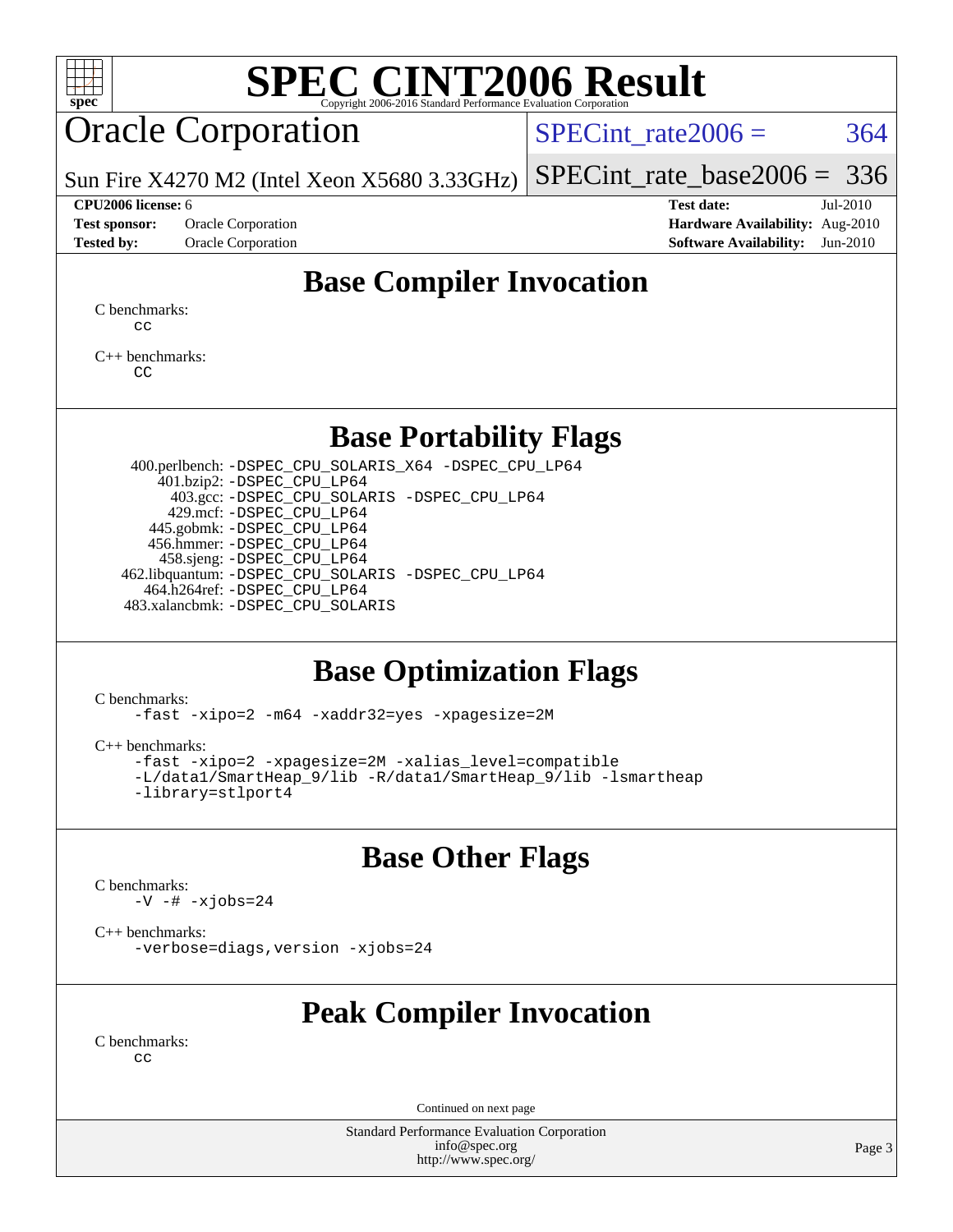

Standard Performance Evaluation Corporation [info@spec.org](mailto:info@spec.org) <http://www.spec.org/>